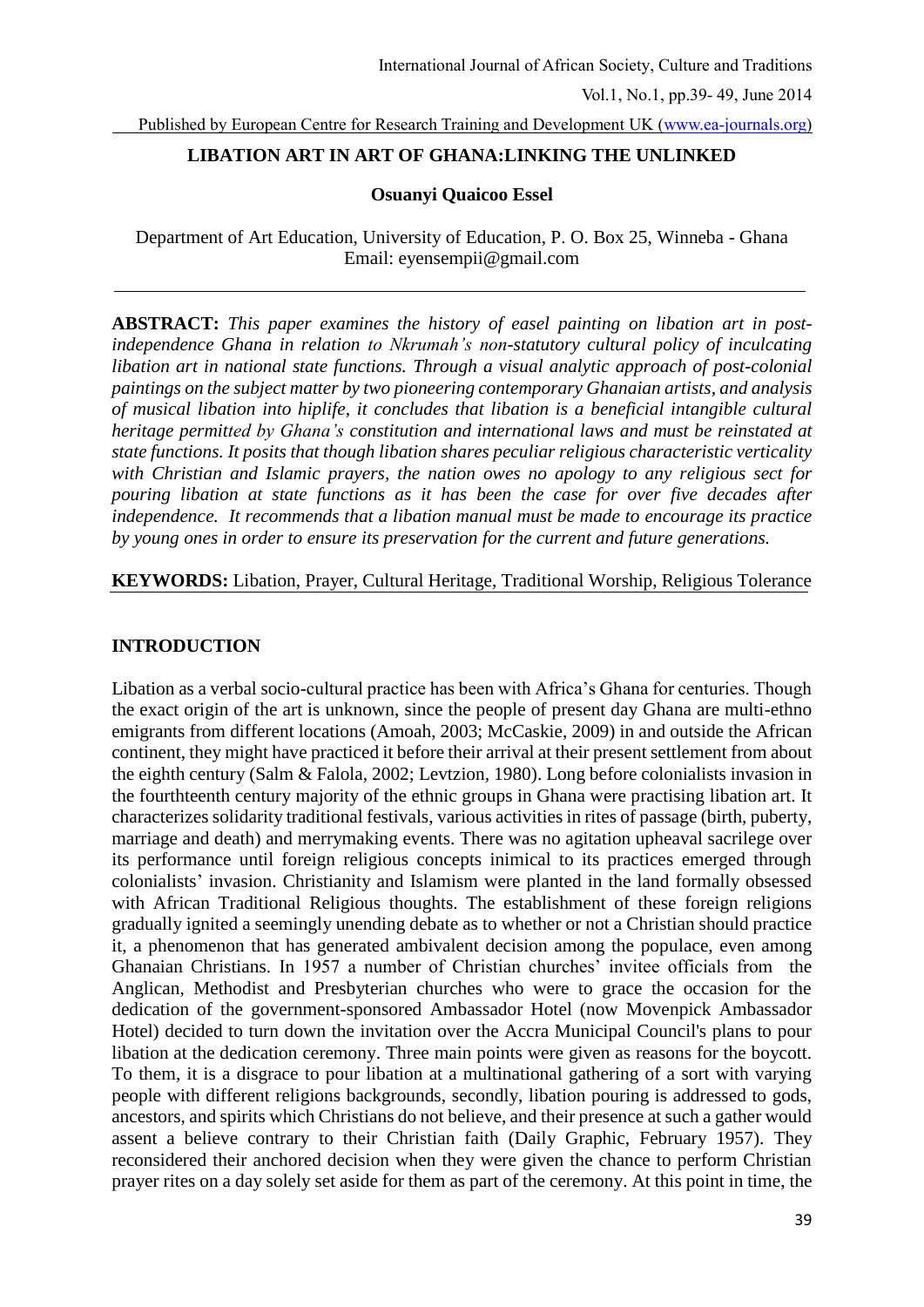Published by European Centre for Research Training and Development UK [\(www.ea-journals.org\)](http://www.ea-journals.org/)

Christians felt partially marginalized and were fighting for space and national prominence at state functions. Nkrumah had then selected a state linguist who poured libation at all state functions.

According to Sarpong (1996) Archbishop William Porter, the then Archbishop of Cape Coast set up a committee headed by the then Rt. Rev. John Kojo Amissah to investigate the pouring of libation in 1958. Part of the committee's findings was in support of the act while part was condemnatory. The cultivation of Christianity brought in its wake a proliferation of unprecedented Christian converts and churches with many adherents who are not in favour of pouring libation at public functions (Botwe-Asamoah, 2005).

## **Nkrumah Factor in Libation**

Some of the country's intellectuals (including Nkrumah) begun to protect this longstanding cultural heritage through the arts. Emerging from a firm standpoint that libation is a beneficial traditional religious practice that predate Pharaonic state, (Biko, 2011, March) and besides not animistic as portrayed by theologians, perhaps due to their ill understanding and negativism towards African traditional religious thoughts, "Nkrumah's preachment imparted on the methodological positions, thematic construct and visual cultural sense" (Essel, 2014) of the nation's artists, artistes, writers, dramatists and other academicians who created artworks in savaging the drenched libatory heritage. Many educated Ghanaians with a deep sense of national cultural consciousness began to join in the decolonization process of the indoctrinated Ghanaian mind. Nkrumah and many other Africans who sought "knowledge as an instrument of national emancipation and integrity" (Nkrumah, 1964, p. 4) approached this religious insightful propagandist problem in a unifying manner. As a unifier, Nkrumah was by no means calling for the abolition of the foreign religions but seeking for the co-existence of these religious sects together with African Traditional religious practices. He stressed that the two foreign religious thoughts – Christianity and Islamism "must be accommodated only as experiences of the traditional African society." He tells the African continent that "If we fail to do this our society will be racked by the most malignant schizophrenia." (Nkrumah, 1964, p. 78) It is implied that Africa's conversion to the Christian and Islamic faiths must not lead to a complete turnover of her religious beliefs and practices but strengthen her traditional religious cultural inheritance. For it is pathetic to think that Christianity and Islam are superior to traditional worship since there are disparities in their religious belief systems as in the case of African Traditional Religion (ATR).

Nkrumah introduced the pouring of libation to African ancestors at political rallies (Hagan, 1991) alongside Christian and Moslem prayers. Sherwood (1996) as cited in Botwe-Asamoah (2005, p. 121) points out that at the memorial service for Dr Kwegyir Aggrey in Salisbury, North Carolina in 1943, Nkrumah said sacred prayers and then poured libation to the Gods three times. The then dean of the Lincoln University's Theological Seminary condemned his act as contradictory to Christian teachings since Nkrumah had been licentiate to preach. Nkrumah reportedly replied that "the burden of my life is to live in such a way that I may become a living symbol of all that is best in both Christianity and the beliefs of my people. I am a Christian and will ever remain so, but never a blind Christian." By this he meant to Africanize Christianity by blending positive Afrocentric religious beliefs and practices with Euro-Christian beliefs.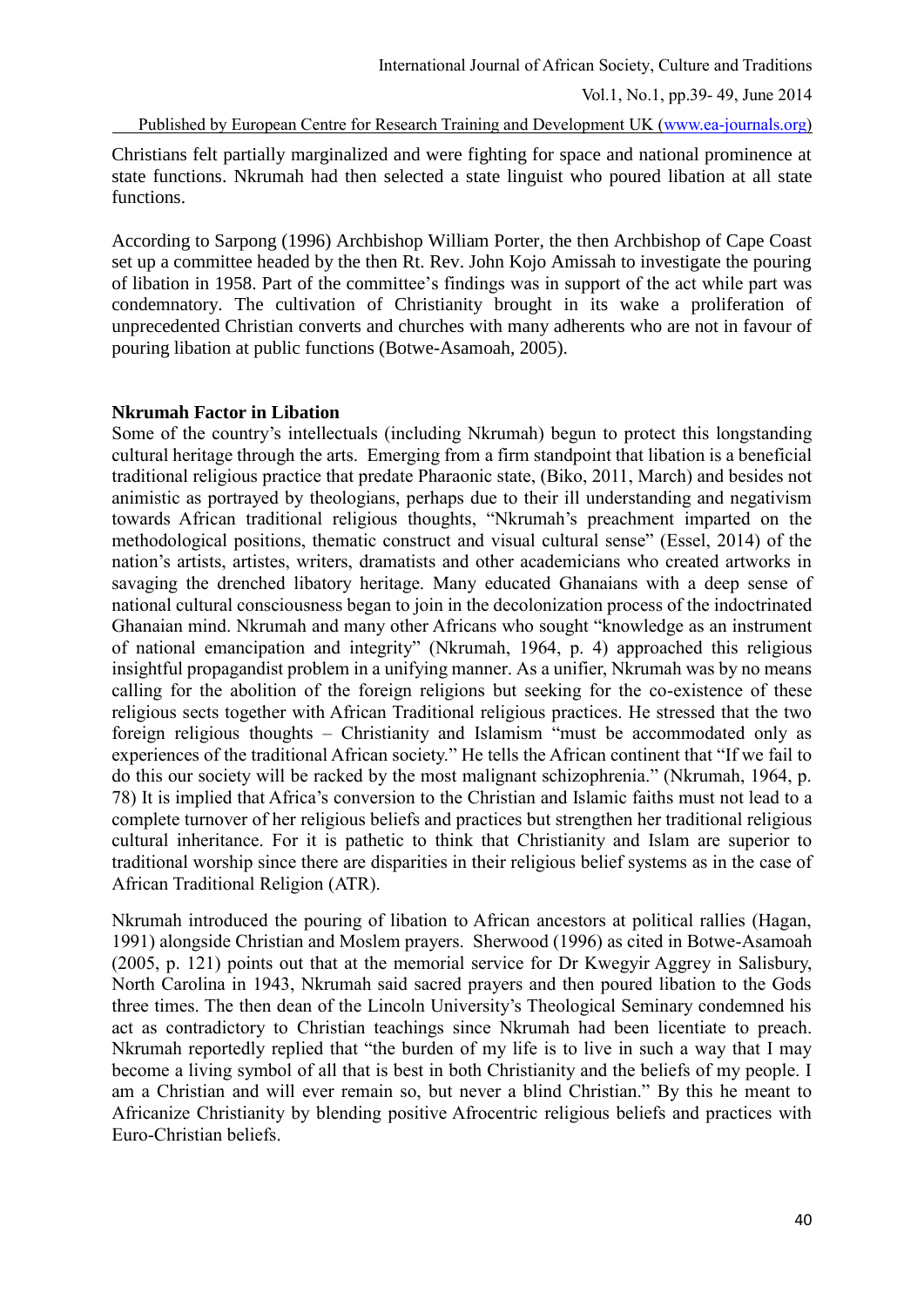## Published by European Centre for Research Training and Development UK [\(www.ea-journals.org\)](http://www.ea-journals.org/)

To paint him as an evil incarnate in the eyes of the Ghanaian populace, perhaps due to his belief in African religious practices and a general perception at the time that he was spiritually armoured, rumours spread that he possessed occult powers. The then military regime which overthrew his government sought for a Christian ritualistic cleansing of the Osu castle, which until 2012 was the seat of government. The advent of the military juntas did not necessarily cause a stoppage of libation pouring at state functions. During the commissioning of Kwame Nkrumah Memorial Park on July 1, 1992, libation was poured by Okyeame Akuffo, the then state linguist. However the debate over whether or not libation should be abolished in state functions erupted with Ghana's contact with the colonialists through the introduction of Christianity and Islam, continued after Nkrumah and other successive governments but degenerated under President John Evans Atta-Mills in 2009. As a result of his Euro-Christian beliefs, he discontinued the pouring of libation in all state functions, disjointing a nationalized state religious treasure consolidated for more than five decades before he acceded the presidential throne. Many traditional authorities and other heavyweights even in the Christian circles who are in favour of libation as a prayer publicly lambasted this move. This public outcry left the late president Atta-Mills in limbo. At a point in time his demeanour towards libation pouring was highly inconsistent and a display of double standards — he allowed and disallowed in some instances. A member of the opposition Honourable Balado Manu referred to this situation as a political gimmick to win votes from electorates for the then oncoming elections (Ghana MPs, 2010). On the day the fishermen of Elmina bestowed an honouring title 'Ofarnyi Kwegya' (great fisherman) to him, libation was poured as part of the ceremony. Despite his personal religious belief as a Christian he could have allowed libation to be poured at state functions. It would have showcased him as a political leader who has high pedigree for religious tolerance and a protector of state cultural heritage. Besides, it is customary in Ghana for visiting dignitaries including politicians to pay homage to chiefs of a particular protectorate anytime they want to do or say something that may affect the lives of the people under the jurisdiction of that chief. During such visits, libation is poured as custom demands. Most of the pro-libation intellectual commentators see no reason why the then presidential candidate Mills in 2008 sought for libational prayers from these chiefs and turning back after winning power to eliminate it from its non-statutory position in state programmes. Disallowing the act may have serious spiritual repercussions, according to Archbishop Sarpong, for the gods or the ancestors may be angry (Boadu, 2012). It was, therefore, not surprising that two staunch traditionalists in the Greater Accra Region, Nii Kwabena Bonne, who doubles as a member of the Ga Traditional Council and Osu Alata Mantse (Chief), and Nuumo Gbelenfo, Chief Linguist of Osu, have alluded that the early morning rains which disrupted the recent Ghana's 57th Independence Day celebration was a demonstration of the wrath of the gods and the ancestors for barring libations at state functions. However, non-destructive rains are traditionally perceived as a sign of abundance blessings while tormenting rains on the other hand may be interpreted as a ranging wrath from the Supreme Being, the gods and or the ancestors. This common interpretative analysis is owing to the instinctual belief system of the African.

Though libation predated Pharaonic state, ancient Egypt played a great role in its rampant spread. There is a text of Ani that supports the pouring of libation (Biko, 2011, March, p. 60): "Pour libations for your father and mother who rest in the valley of the dead … Do not forget to do this even when you are away from home … For as you do for your parents, your children will do for you." Examining the above Ani text, libation is an obligatory command and spiritually rewarding should one say it for loved ones. Added to this, it cements one's loving kindness and goodwill message to the other. In other words one shows his/her loving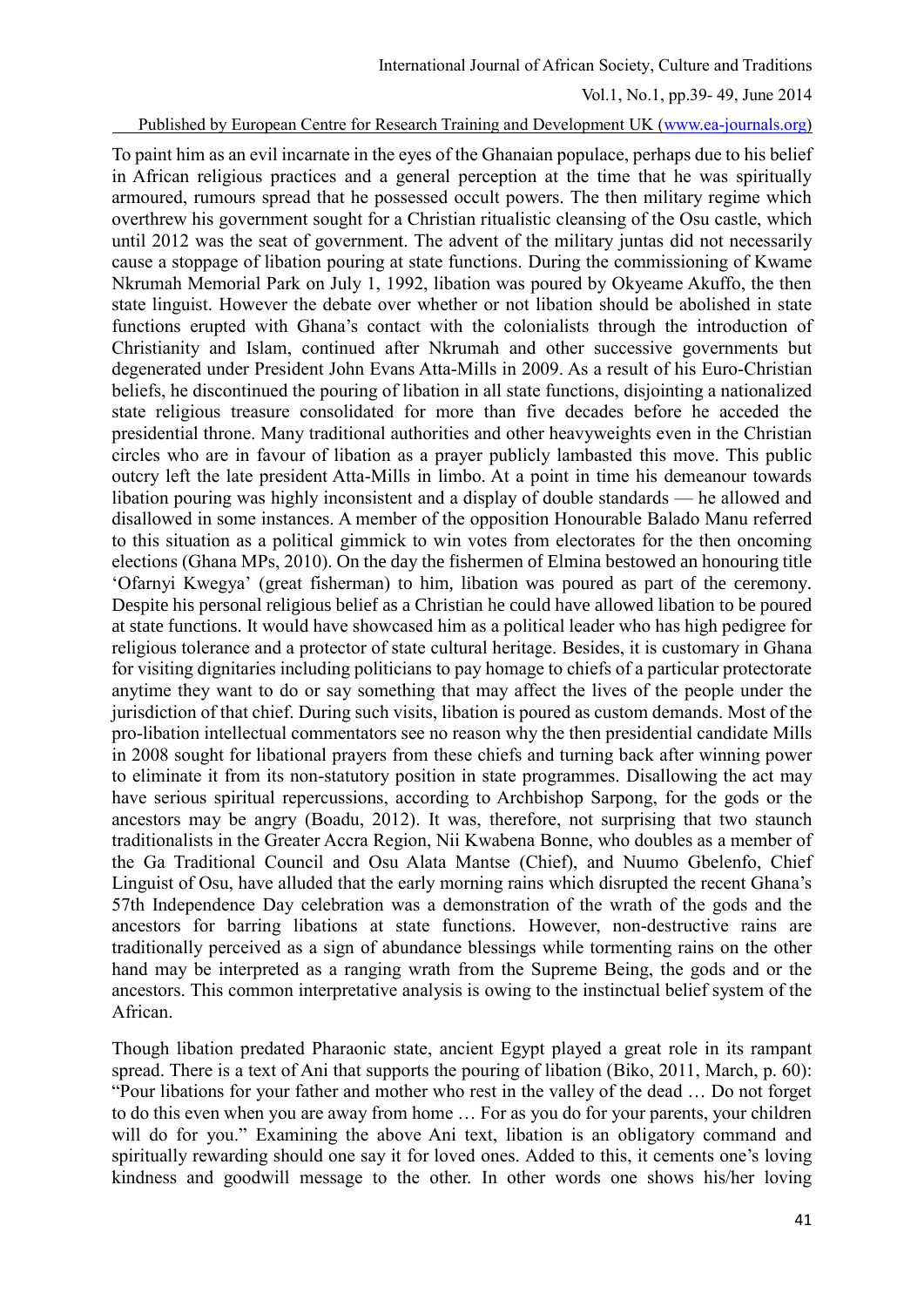International Journal of African Society, Culture and Traditions

Vol.1, No.1, pp.39- 49, June 2014

Published by European Centre for Research Training and Development UK [\(www.ea-journals.org\)](http://www.ea-journals.org/)

compassion by pouring libation for the wellbeing of another person, community or nation. Libation is not a preserve of Africa. Similar practices have been widely recorded in other cultures including the ancient Greeks and the Romans (Alexion 1974 as cited in Brempong, 2000). Sarpong (1996, p.19) adds that in Jewish culture, "libation was not a separate religious rite but only an additional element of sacrificial rites." The African notion of community is that it consists of both the living and the death. This notion is concretized by libation and other sacrifices to the dead as spiritual participant observers who bring blessings for the continuity of the African community (Antubam, 1968; Opoku,1978).

Nkrumah's pre-independence and post-independence pronouncements invigorated scholars such as Kofi Awoonor, Ayikwei Armah and many others who contested the attack of a positive traditional spiritual apparatus and decisively anchored in their intellectual creations defending why Ghana should keep her idyllic past cultural epochs (Mar, 2012). For instance Awoonor's (Senanu & Vincent, 1988, p.209) poetic rendition makes nostalgic reference to the depletion of Ghana's heritage to the detriment of foreign ones. He writes:

On this dirty patch a tree once stood shedding incense on the infant corn: its boughs stretched across a heavens brightened by the last fires of a tribe. They sent surveyors and builders who cut that tree planting in its place A huge senseless cathedral of doom.

Awoonor outwardly registered his protesting sentimentality towards foreign religious intruders who wittily superimposed their religions by using formal education as bait and condemning the artistry of the people as festishistic or idolatrous. Metaphorically, 'tree' (in line 2) represents the indigenous belief system that recognizes the existence of God, lesser gods, spirits and ancestral veneration. Many Ghanaians do not overtly profess their faith as traditionalists due to its stigmatization by Christianity and Islamic. Nevertheless, the actual situation on the ground is that many blend their indigenous belief and practices with whatever foreign religious adoptions – whether Christianity or Islamism. Salm and Falola (2002, p.50) throws more light on the situation. They write that: "People may subscribe to Christian beliefs, but in certain situations, such as sickness, mishap, or other ill-fortune, it is common to turn to a traditional diviner or priest in search of a cure." As a matter of fact, the communalistic living of Africans in terms of nuclear and extended family life, belonging to a clan and the community, makes it difficult in isolating oneself from the observance of these religious rituals including libation.

# **Libation in Hiplife and Hiplife Music**

Libation was introduced into highlife music which emerged in the 1920s (Graham, 1994) and later into hiplife music at the latter part of 1999. Highlife musical composition from 'All Brothers' Band and Kwesi Ampofo Adjei are examples. In his introductory lines of his song *Mbusuo nka nia*  $\alpha$  *<i>pε me sɛγeɛ* (woe to my haters) Kwesi Ampofo Adjei, one of the outstanding Ghanaian highlife musicians of blessed memory, inculcated libatory prayers giving its national flavour since libation itself became and continues to be a national cultural heritage. In other African countries, Hugh Masekela, a South African musician whose band consisted of some Ghanaian singers sometimes uses libatory Twi (Akan) lyrics in his songs that invokes "the most important supernatural beings, God, the mother earth, the deities, rivers (which are also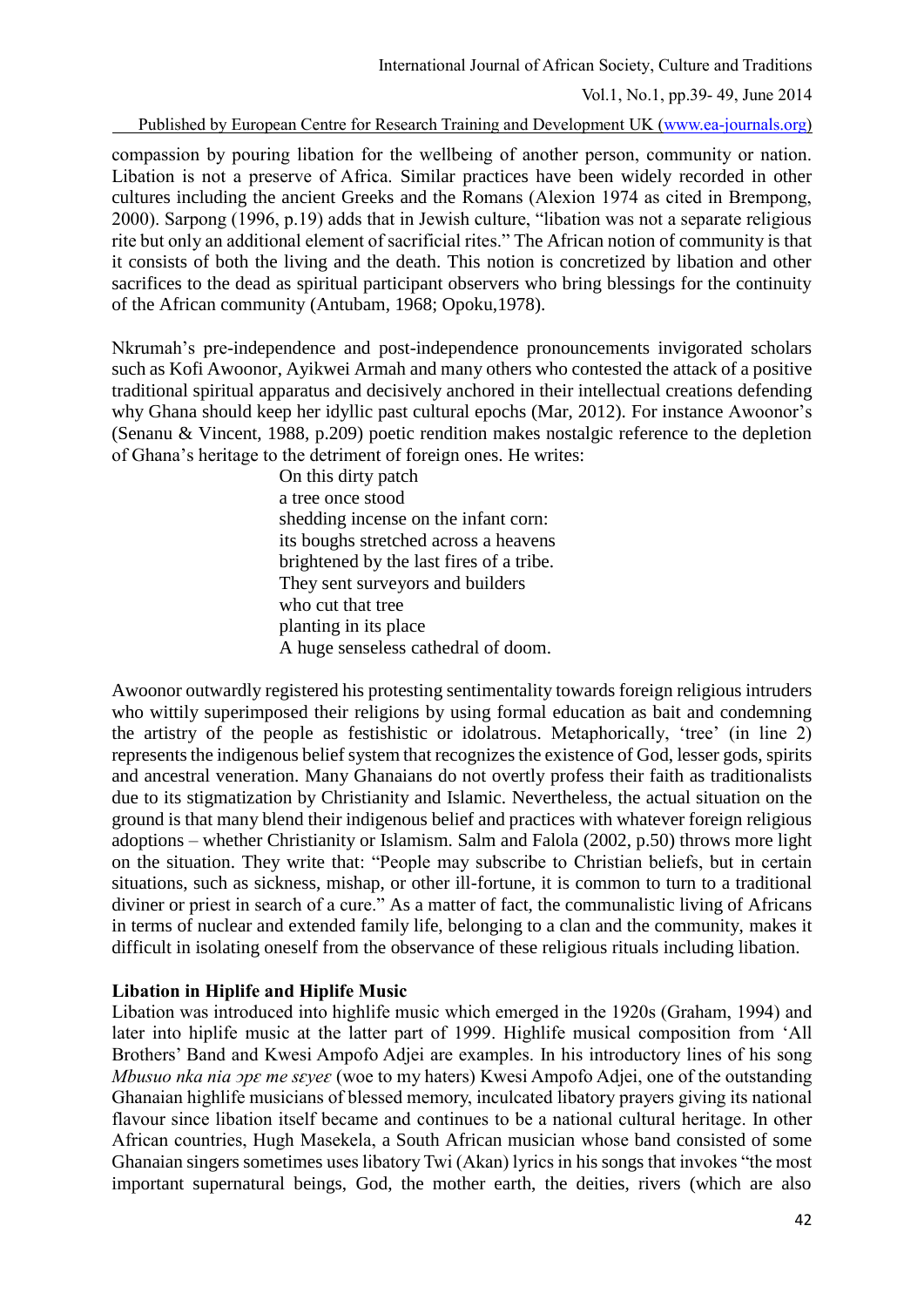International Journal of African Society, Culture and Traditions

Vol.1, No.1, pp.39- 49, June 2014

Published by European Centre for Research Training and Development UK [\(www.ea-journals.org\)](http://www.ea-journals.org/)

considered deities) and the ancestors." (Brempong, 2000, p.53) One of Ghana's hiplife artistes Obrafour (the executioner) also gained national popularity with his patriotically mimetic libatory composition with the title track *'Kwame Nkrumah'* in the latter part of 1999, a song that continues to enjoy much airplay in the country. Shortly after the release of this song, he was adjudged the *Best Rapper, New Artiste of the Year,* and the *Best Highlife song of the Year*  during the 2000 Ghana Music Awards. Thriving on the rhythmic sounds and *Twi* lyrics, the first stanza sequentially calls on God, Heavenly hosts, Mother Earth, Ghanaian ancestors including Kwame Nkrumah in that order. It is followed by an appellative grandeur for Kwame Nkrumah for his nationalistic braveness in attaining independence for Ghana, and concluding with a call on all Ghanaian ancestors with a request for longevity for all Ghanaians. The lyrics goes:

> Twerduapon Kwame, nsa… ͻsor ne Asaase Yaa, nsa … Nananom nsamanfoɔ, nsa ... Yεγi Kwame Nkrumah apaeyeε ...

Yεb wo din, wo deε woyε ntin Wode wo nyansa and εgye Ghana tow hο bενε ohene Awim yԑ din, aborͻfoͻ koma bͻ brim afiri sԑ wonim sԑ w'akokoduro mpo dͻͻso te sԑ hwin Dr Kwame Nkrumah wo nim nyansa te sa nsoroma Africaman mu nyinaa yɛgye wo tomu sɛ wonim nwoma Baponma, w'ani ate, osabarima, w'ani afiri sɛ aboronoma W'adom ne w'adaworoma wo ma Ghana anya fahodie Wiase amansan nyinaa mo so monye aso na montie ...

… Afei yԑbԑgu nsa,

ͻsagyefo Dr Kwame Nkrumah bra bԑgye nsa Nananompanimfoo a, mode mokra too ho degyee Ghanaman yi ma yen so yetoo nsa Afrε mo ne Ghana abusua nsamanfo sε mo mεgye nsa Mongyina yεkyi akyigyinapa, yεserε moma odo nsa Nipa bɔne a, ɛka ne nkoa ɔman Ghana anim bɛguase deɛ mo mma ne mm ne ti so. ͻman Ghana nkwa so, ͻmanpanin nkwa so, ͻbrafour me nkwa so …

It is translated as follows:

God, here is a drink offering … Heavenly hosts, here is a drink offering … Ancestors, here is a drink offering … We pray for Kwame Nkrumah …

We invoke your name for you are like a vein You saved Ghana with your wisdom and became a king The sky became silent, the heart of the colonialists skip for they know your braveness is as countless as hairs

Dr Kwame Nkrumah, you are as wise as a star Africa boasts of your knowledgeability Great son, Wiseman, Great Worrior, your eyes are sharp as that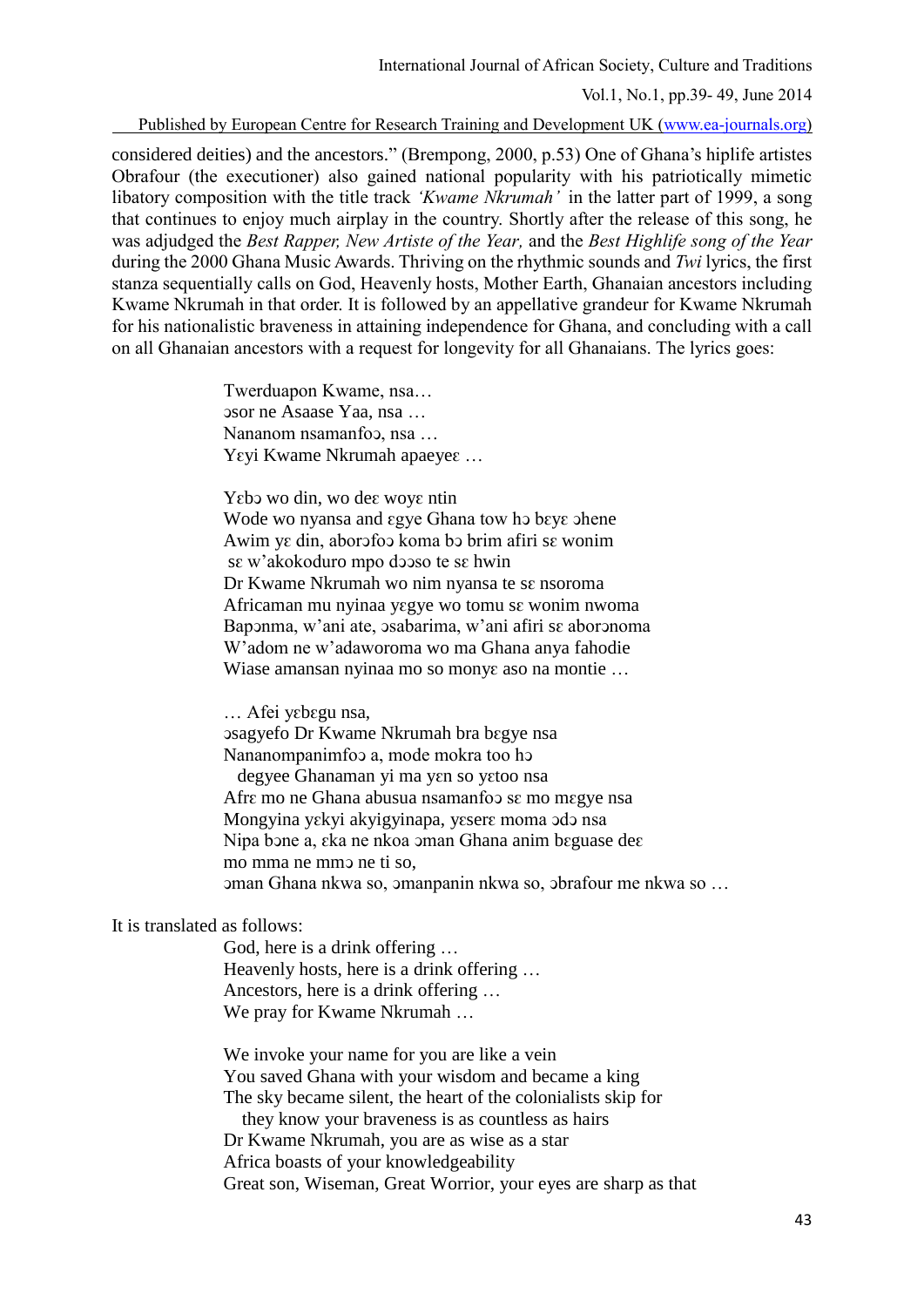Published by European Centre for Research Training and Development UK [\(www.ea-journals.org\)](http://www.ea-journals.org/)

of a dove

By your grace and kind courtesy you fought for Ghana's independence Behold and listen all you nations …

… It is time for libation pouring

ͻsagyefo (saviour) Dr Kwame Nkrumah, here is a drink offering Our ancestors, who toiled with your souls for Ghana independence, come for drink offering We call you and the entire Ghanaian ancestry for drink offering

Be our pillar, we beseech unitary drink offering

We invoke tribulations unto anyone who wishes Ghana's downfall.

Long live Ghana! Long live the President! Long live Obrafour (the musician himself)!

# **Easel Painting in Libation Art**

Two of the surviving post-colonial easel paintings that pay tribute to libation are that of Kobina Bucknor (Plate1) and Ernest Victor Asihene (Plate 2) though both employed different techniques. The former was amongst the exhibits of the 1968 National art contest organized under the auspices of the then Arts Council of Ghana and Mboil Oil Ghana Limited. These paintings were "created as visual representation of established ideas to provide emotional and intellectual framework for the understanding of the life of the societies that produced them." (Fosu, 2008, p.viii) Looking at the works, Prof Ernest Victor Asihene, the then Dean of College of Art identified three main types of artists: the first being the one who works with fresh unsophisticated and unbiased source; the second is the copyist artists who tap his ideas from European source; and last is the artist who imbues his creations with his/her cultural nuances though s/he may borrow from other sources. In my view, both Bucknor and Asihene belong to the third category of artists in that exhibition due to their individualized unique visual metaphoric depictions on the same subject matter. Bucknor's representation exudes a pool of invited ancestral heavyweights in dramatic invocatory arrangements depicted with intercessorial somatic forms of oval shapes and visual rhyming colours. The wide opened mouth in angulated stroke of white colour and the cephalic orientation that faces the heavens immediately ushers the central figure into a sanctimonious conjecture in a way that appears to be observing the formulaic opening addresses that characterize libation pouring — a call on God, Mother Earth, deities and ancestors in that order before proclamation of any supplications. With this painting, Bucknor gives an annotated visual description to the perceived hour of spiritual visitation whenever and wherever libation is poured. He saves viewers' time and energy for imaginative perception about the figural activity yet focus their minds on the varying expressive facial details of the multiplicity of masks that engulfs a centrally placed human figure clothed in a colourful toga-like tapestry. It holds a calabash-like object from which a liquid substance drizzles on the ground and into an opened oral cavity of a mask, a dramatic illusion that tries to justify the popular Akan mythology that the ancestors take turn for drink offering during libation. The bodily praxis of the figure and its toga-like costume depicts male characteristic features. Bucknor soaks the entire composition in melancholic expressions considering the idealized figural facial physiognomy and the use of the reds, browns and black as in Ghana's notion of colours. Embedded in philosophical clouts of polychromatic scheme of varying shapes, the deployment of the dark background heightens the mourning emotional quality of this composition and suggests a funeral occasion. He calls this personalized artistic accents of episodic representations that invariably invite spectatorship to his creations 'sculptural idioms'.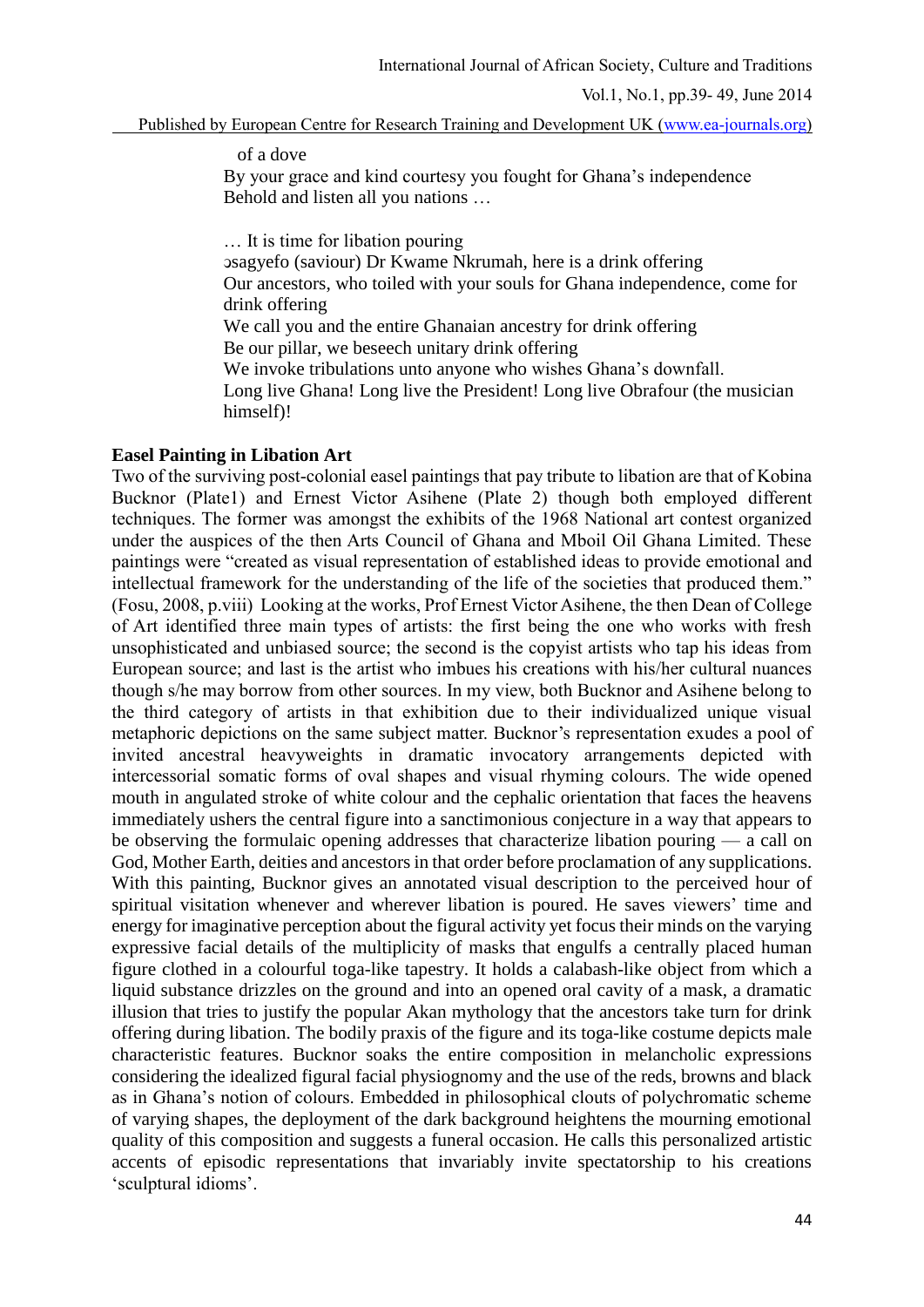Published by European Centre for Research Training and Development UK [\(www.ea-journals.org\)](http://www.ea-journals.org/)

Differing from Bucknor's technical style, Asihene presents an impressionistic realism of a gentle forward bent male adult pouring libation near a water body (plate 2). His figure is partially bare-chested and wrapped in a cloth of which part rests on one arm while the other arm holds a small container from which a liquid substance empties to the ground as in Bucknor's cubic approach. In suggesting the flowing of liquid substance from the container and wetland characteristic features of the environment, he uses concentrated patches of luminous polychrome, an effect that blurs a nearby foot of the human figure. Despite the disproportionate rendition of the feet, the figure is well balance. However, the intentional disproportionate elephantine foot wears a slipper, a suggestibility of derivative spiritual strength during and after the libatory intercourse. The bulky fold of the drapery in the cloth form curvy beam of rays that converges at the upper part of one arm. There is a cultural ritualistic quality as a result of the figure's body posture and the lowered wrapped cloth secured by one hand of the figure. This gesture symbolizes utmost humility in Akan customary etiquette. Usually, if a male speaker is in native sandals he is required to accompany the partial bare-chested cloth wrapping mannerism with a half-way withdrawal of the feet from the sandals before addressing a chief at a durbar or a social gathering. Asihene creates perspectival space at the background in darker tones to suggest bushes. With this style, the central figure assumes emotional and spiritual prominence. A careful look at the nape of the figure is a tilted oval-shaped human head that blends with the skies and creates a partial illusion of, perhaps, a listening spiritual force. The eyebrows are slightly raised and the nose and other facial features rendered amorphous in style. Viewers of Asihene's work (plate 2) derive real aesthetic enjoyment of a mused human figure. Both artists painted with deep spiritual inclinations in spatial and figural distortions. Admittedly, these paintings add to the contemporary concretization of libation art and animate the practice in the minds of viewers.



Plate 1: *Libation.* Kobina Bucknor. 1968. 66 x 33 inches. Arcrylic on board. Source: Kojo Fosu, 2008.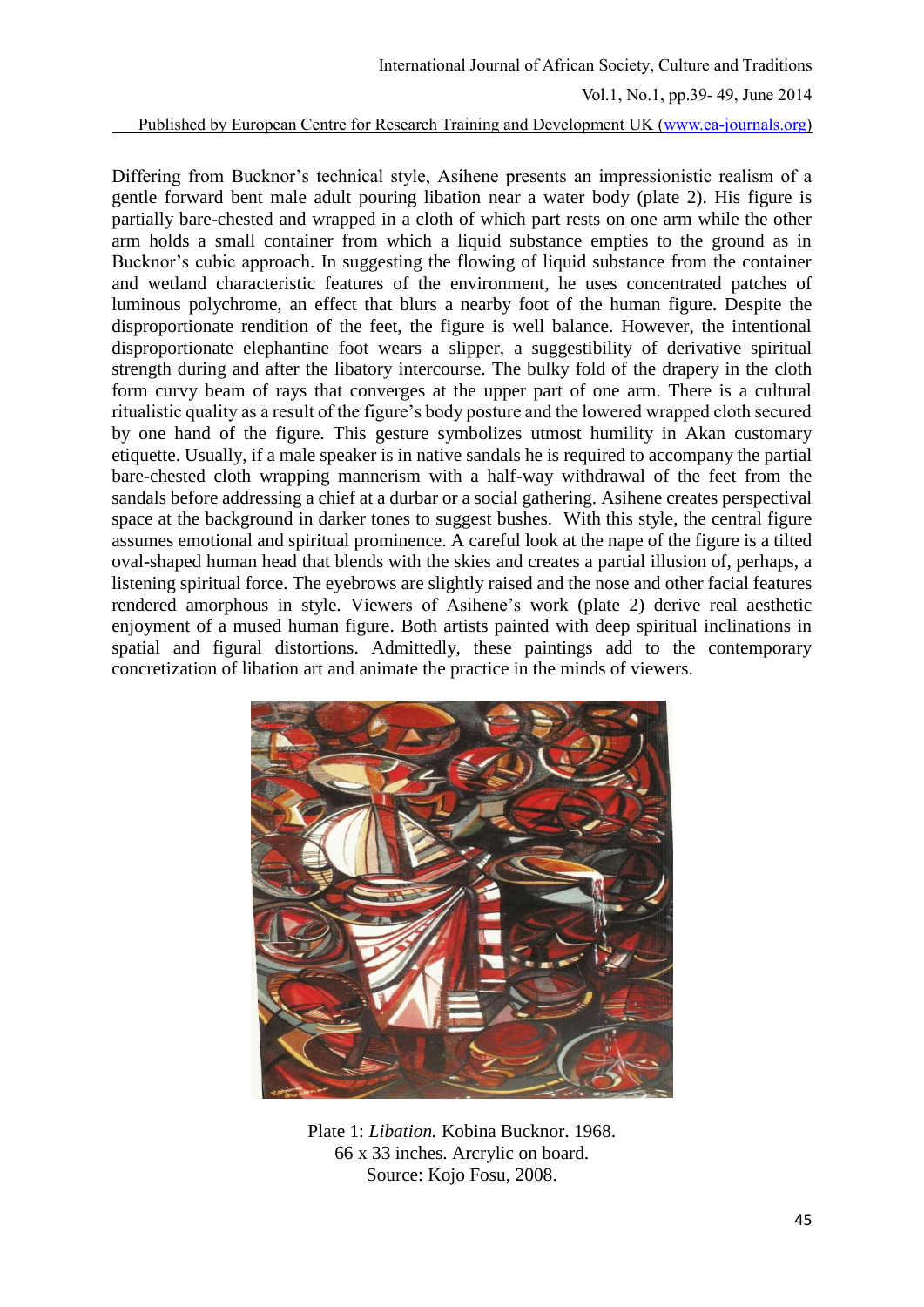Published by European Centre for Research Training and Development UK [\(www.ea-journals.org\)](http://www.ea-journals.org/)



Plate 2: *Libation.* Ernest Victor Asihene. 1995. 32 x 24 inches. Arcrylic on board. Source: Kojo Fosu, 2008.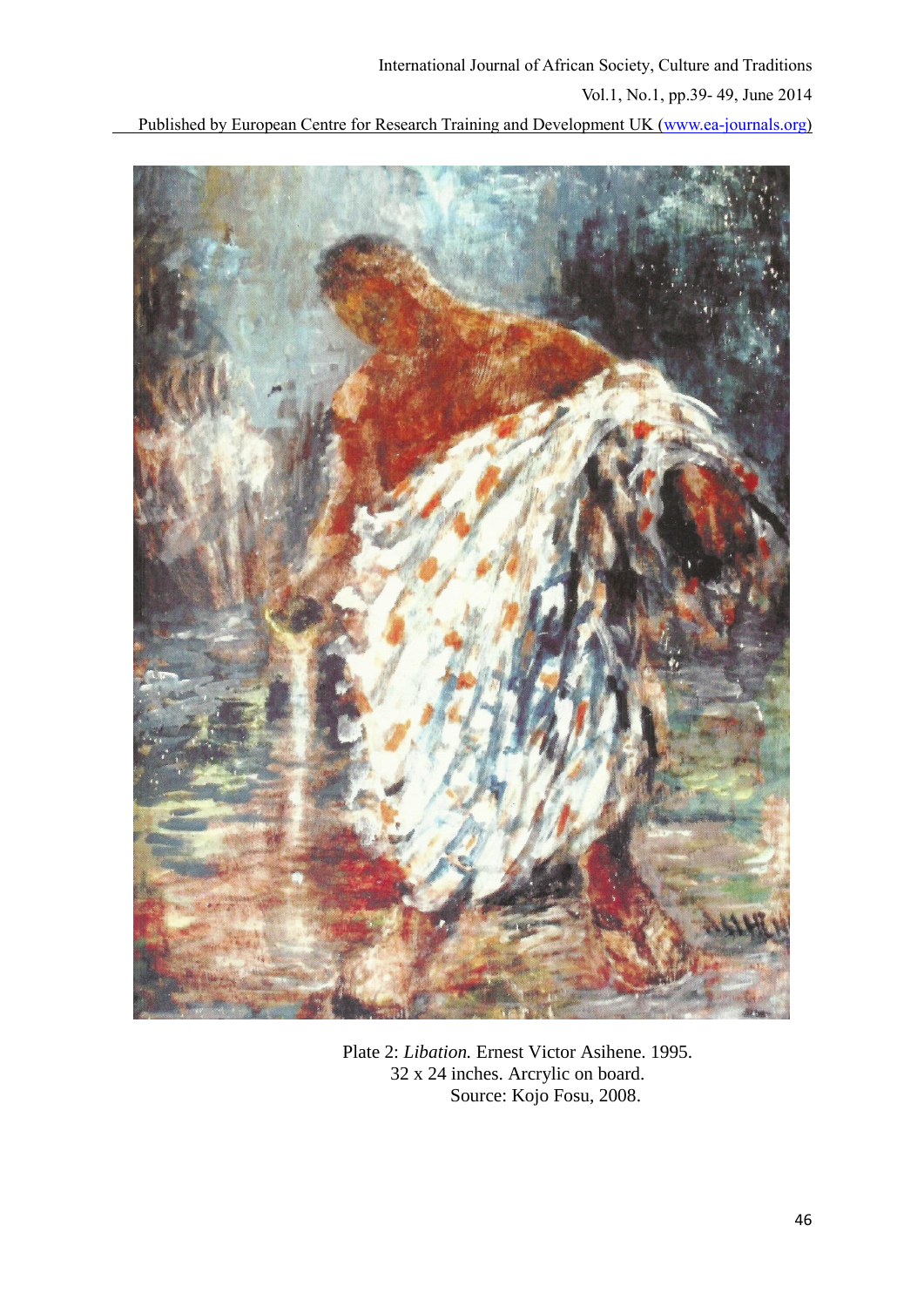Published by European Centre for Research Training and Development UK [\(www.ea-journals.org\)](http://www.ea-journals.org/)

## **Libational Liberation**

Africans recognize the presence of the supreme deity (God) and say prayers to him in the form of libation. It is done by pouring a liquid substance (water, palm wine or liquor) on the ground and mostly accompanied by prayerful incantations and appellations. It is not a diabolic performative action in the worldview of the traditionalists as perceived by some Euro-Christian believers. During the pouring of libation, the pourer invokes the ancestors who serve as spiritual interlocutors between the physical and the spiritual world. Anytime it is done the ancestors converged to listen and act as intercessors in the spiritual battle. Ancestor are not worshipped in libation (Sarpong, 1996; Angelfire.com, 2004) as some scholars wrongly portrayed in discussing African religious thought, but, venerated as spiritual entities who have power to reward or punish (Cole, 1989). Ladzagla (1980) as cited in Kemevor and Duku (2013, p.58) in buttressing this argument explains that when "libation is performed the spirits of our ancestors are accorded reverence, but not worshipped''. Libation consists of verbal and nonverbal art and a combination of the two. Among the Akans of Ghana, it not uncommon to observe people pouring little portion of water or wine on the ground anytime they drink. Obviously, this ethnic cultural mannerism satisfies an aspect of the non-verbal form of Ghanaian libatory life. As a verbal art, it is rendered in systematic appellative diction accompanied by corresponding situational gesticulated expressions (as in Asihene and Bucknor's paintings) that is believed to bring spiritual nourishments.

Having seen the light in African religion, the then Reverend Father Vincent Kwabena Damuah of the Catholic Church in Ghana resigned to establish Afrikania Mission in 1982. Considering the teaching and worshiping style of Afrikania Mission, it could be described as a rebranding of African religious beliefs and practices organized in Christian liturgical format. The teachings of the church, among other things, stress on libatory prayers, its effective and validity in spiritual matters. Africania advocates for a return to traditional religion as the spiritual basis for Africa's development (Nyame, 2011). Libation as a religious art has no founder but it was handed down. Culturally, it is both individual and communistic prayer. That was the way the ancestors taught Ghanaians how to communicate to God. Damuah acted as a strong advocate for traditional religion and did not form a new religion for before him it was.

The prestigious divinity attachment to libation naturally proscribes children from practicing and the fact that it was and continues to be performed, in most cases, at public places by mainly male adults (family heads, clan head, priests) with superfluous oratory fecundity, has limited its performative popularity among children. If the younger generation are debarred from practice of libation how can they be enculturated with it? How can it become part of them when they are not taught from infancy? Since it was handed down to the present generation, it will continue to chart the same course, so, removing these discouraging barriers will attenuate its perpetual existence from generation to generation. To seal it all, a procedural pragmatic manual and innovative computer apps such as animations and other interactive computer applications centred on libation must be made available for easy assimilation and practice.

Religion is an intimate individual affair and an opportunity that establishes the deepest relationship between an individual and his/her maker. The state has no business with it. Both the Ghana's 1992 constitution and International Law frown at religions intolerance. Article 21 (1) (c) of the Ghana's Constitution states that "All persons shall have the right to freedom to practise any religion and to manifest such practice" and Article 35 (5) under the Directive Principles of State Policy also states, "The State shall actively promote the integration of the peoples of Ghana and prohibit discrimination and prejudice on the grounds of place of origin,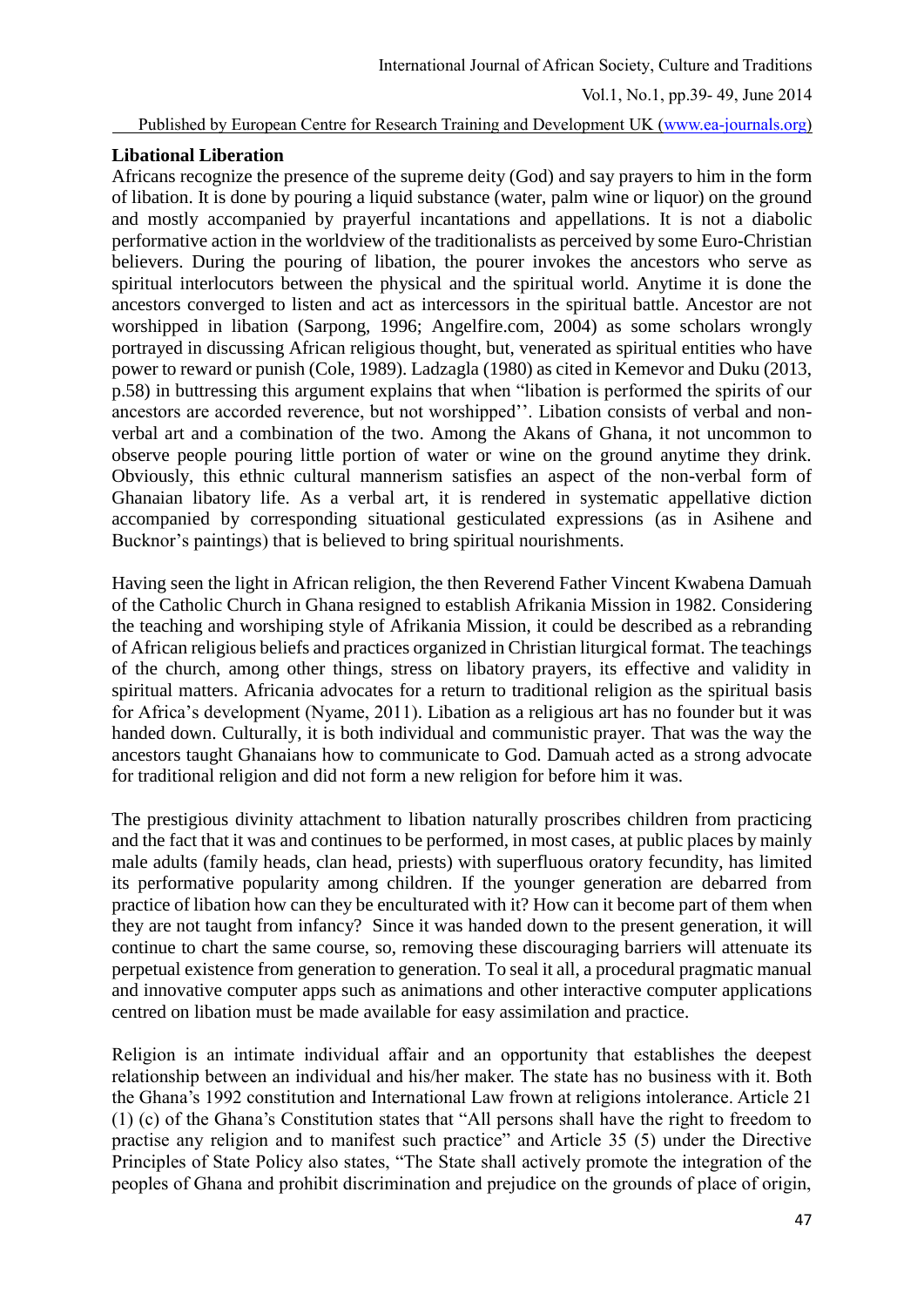Published by European Centre for Research Training and Development UK [\(www.ea-journals.org\)](http://www.ea-journals.org/)

circumstances of birth, ethnic origin, gender or religion, creed or other beliefs". Furthermore, Article 18 of the 1948 Universal Declaration of Human Rights guarantees freedom of religion. Article 2 (1) of the 1966 International Covenant on Civil and Political Rights also prohibits discrimination on the basis of religion. Libation in itself is not a religion but a prayerful aspect of African Traditional Religion. It is one of Ghana's religious cultural heritages. Why then sacrificing Ghana's cultural heritage at the expense of foreign religious thought? Looking at the evidences it is justified to say religious tolerance in most African countries including Ghana, is not observed to the core as enshrined in their respective constitutions and international laws.

## **CONCLUSIONS**

Before the advent of Christianity and Islamism, Ghanaians prayed through libation. The presence of Christianity and Islamism militated against the practice. Their insightful indoctrination against the practice generated a pre-independence and post-independence debate of whether or not a Christian/Muslim should pour libation. Despite several decades of unfavourable teaching about the act, it still remains invincible. Ghana's musicians, writers, painters and poets contributed to the protection of libation. A key factor that informed their artistic creations was that it promoted and established a deeper relationship with their maker. Again, morality as an essential ingredient of religion is central to Christian, Islamic and libatory prayers and there is, therefore, no reasons why libation should be halted at national state functions as Nkrumah instituted. The religious political interference with libation pouring at national state functions in Ghana today must stop. Allowing Christian and Islamic prayers while proscribing libation pouring at national state functions is totally discriminatory and tantamount to religious intolerance, and a depletion of a cherished cultural heritage. The nation owes no apology to any religious sect for demonstrating her libatory cultural heritage at state function. Ghana's past must inform her futuristic religious growth.

# **REFERENCES**

- Angelfire.com (2004). *Afrikania in brief.* Retrieved on 13/02/2014 13:10 from www.angelfire.com/zine/conradpc/afrikania\_mission.htm
- Amoah, E. (2003). *Traditional political system of Ghana: Yesterday, today and the future.* In Readings in Arts, culture and social science education. Awoyemi, M. O., E. J. Flolu, K. Apreko & J. Z. Amenowode (Eds.). Accra:

Black Mask Ltd.

Antubam, K. (1963). *Ghana's heritage of culture*. Leipzag: Koehler & Amelang. Biko, F. (2011, March). *Religion Africa's gift to the world*. In Africawatch*,* 56 – 62.

Boadu, A. K. (2012). *Absence of libation at State functions has repercussions.*

Retrieved on 18/03/2014 13:00 from [http://www.modernghana.com/news/383152/1/absence](http://www.modernghana.com/news/383152/1/absence-of-libation-at-state-functions-has-repercu.html)[of-libation-at-state-functions-has-repercu.html](http://www.modernghana.com/news/383152/1/absence-of-libation-at-state-functions-has-repercu.html)

Botwe-Asamoah, K. (2005). *Kwame Nkrumah's Politico-cultural Thought and Policies: An African-centered Paradigm for the Second Phase of the African Revolution.* New York, NY: Routledge.

- Brempong, O. (2000). *Libation in highlife songs.* In Research Review. 16(1). 39 57.
- Cole, H. M. (1989). *Icons: Ideals and powers in the art of Africa.* Washington, D.C.: Smithsonian Institution Press.
- Daily Graphic (1957, Feb. 26). *We won't stop libation rite, churches told.* p.1
- Essel, O. Q. (2014). *Nkrumaism in sculptural archetypes of Nkrumah.* In Arts and Design Studies*.*17 (1). 45 – 57.